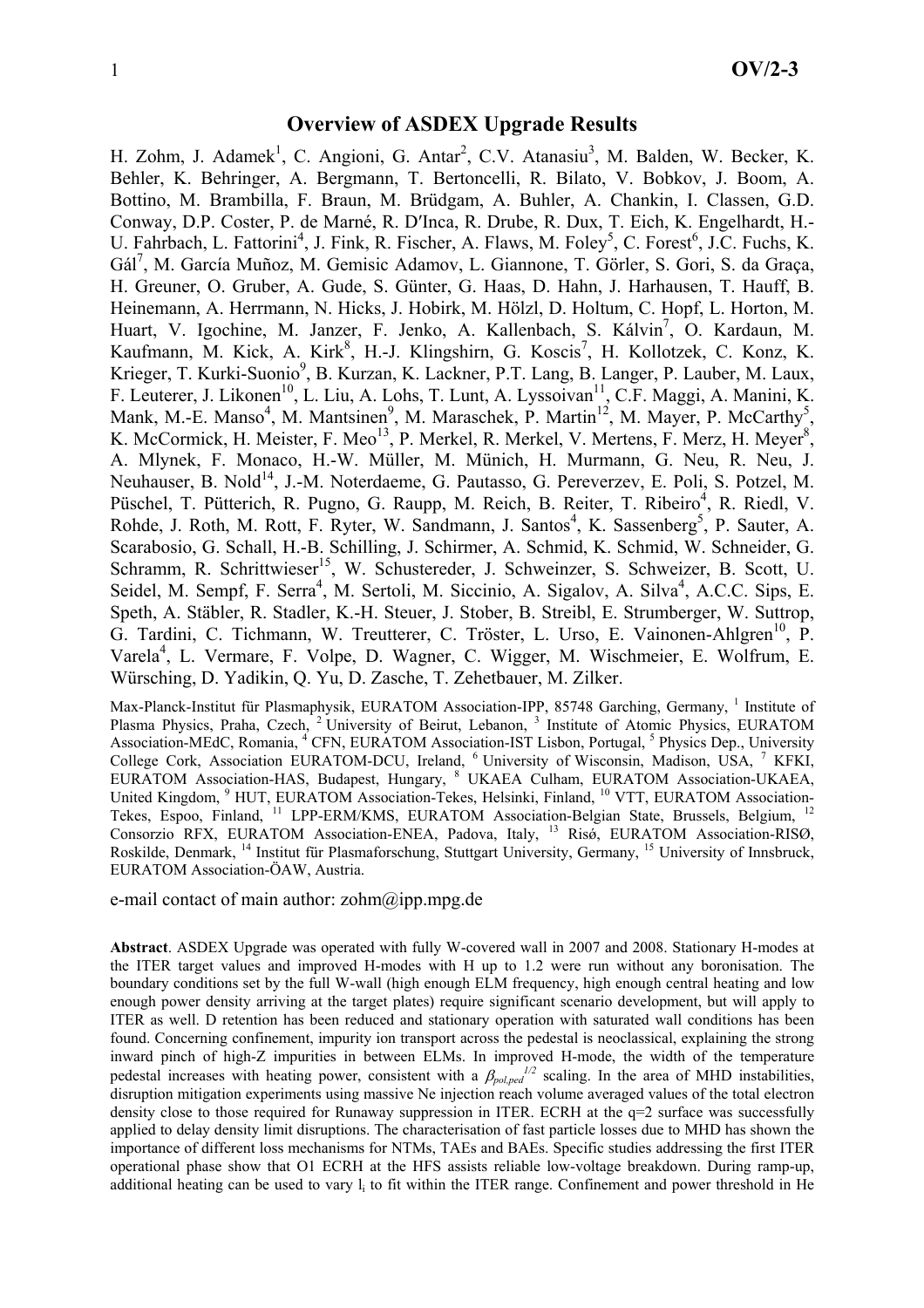are more favourable than in H, suggesting that He operation could allow to assess H-mode operation in the nonnuclear phase of ITER operation.

## **1. Introduction**

ASDEX Upgrade is a medium size divertor tokamak  $(R=1.65 \text{ m}, a=0.5 \text{ m})$  with elongated cross-section, flexible shaping capability and versatile heating and current drive systems [1]. The goal of the ASDEX Upgrade programme is to give physics input to critical elements of the ITER design and the preparation of ITER operation. To this end, physics studies in the area of exhaust, transport, MHD stability and fast particle physics have been carried out and are reported in this overview. We also report on dedicated studies concerning the first operational phase of ITER, namely experiments on start-up scenarios and on confinement and L-H threshold in H and He.

The main hardware enhancement to ASDEX Upgrade, for the 2007 and 2008 campaigns, was the final step to a fully tungsten (W) coated wall (see Fig. 1), allowing to study the behaviour of W as a wall material in a divertor tokamak under ITER relevant conditions. This is of particular importance since it now becomes clear that C cannot be used in a fusion reactor due to its too high erosion rate and its unfavourable T retention. The latter property has recently led ITER to completely abandon C from its planning for the nuclear operation phase. Hence, a main focus of the ASDEX Upgrade programme in 2007 and 2008 was to investigate the compatibility



*Fig. 1: A view into the fully Wcovered ASDEX Upgrade vessel.* 

of integrated ITER operational scenarios with the full W-wall.

## **2. Exhaust and Plasma Wall Interaction**

In early 2007, the final step to a fully W-coated first wall was completed in ASDEX Upgrade [2]. All Plasma Facing Components (PFCs) are now C-tiles with W-coating, using a thick (200  $\mu$ m) coating in the outer divertor and thin ( $\sim$ 5  $\mu$ m) coating in the other areas which usually see less power and particle flux during plasma operation. After a removal of boron layers and since no boronisation was applied in the first year of operation with the full-W wall (including the start-up), very clean experimental conditions to characterise the W-behaviour were met.

The W-sources due to plasma erosion were characterised in detail by spectroscopic methods, measuring the flux of W from the PFC into the plasma. This revealed that the highest influx originates from the outer divertor, with the ELM impact producing a large fraction of the W erosion, varying from 40 to 90 % depending on divertor conditions as the influx between ELMs decreases with decreasing electron temperature at the target [3]. In spite of producing the largest influx, the divertor erosion does not usually determine the W content of the discharge, hinting at a strong W-retention of the divertor. The clearest correlation between W influx and W content in the plasma is usually found for the outboard limiters, which appear to have a very high W fuelling efficiency. This especially poses a problem for the operation of ICRH in the all-W ASDEX Upgrade, where light impurities accelerated in the rectified sheath potential on field lines connecting to the W-coated ICRH limiters produce a large W influx that often leads to unacceptable W-concentrations in the plasma [4]. We note here that the W concentration is ultimately determined by the plasma transport, not only by the W-source (see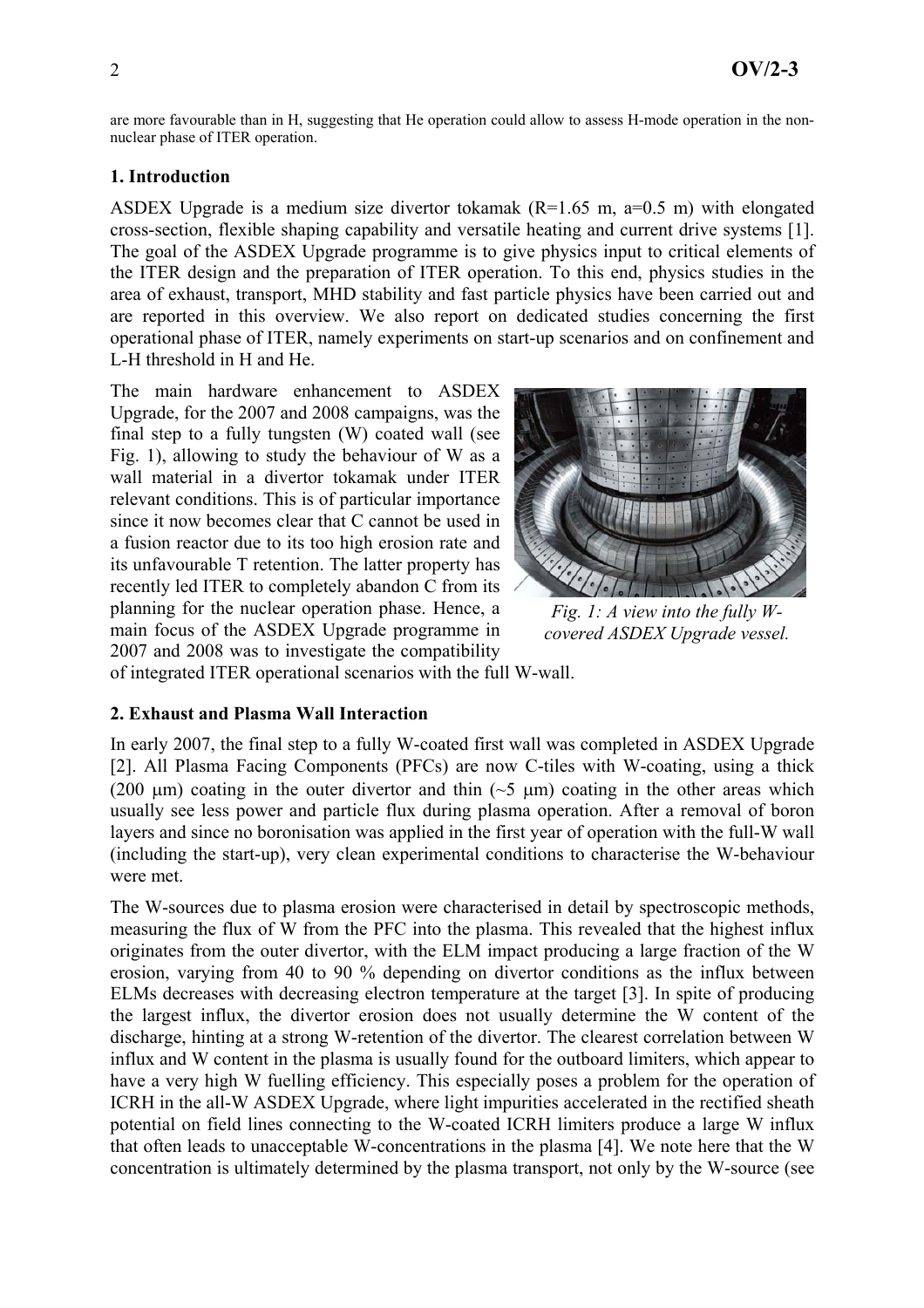more details in Section 5). The total W erosion from PFCs is quite low (of the order 1 nm per discharge at most), so that in future, thin W-coatings will be used everywhere in the machine since the thick coatings experienced thermal problems, including cases of delamination after being exposed to high ELM averaged heat loads above 10 MW/ $m^2$ .

The transition to an all-W machine was also expected to greatly reduce the C-content of the plasma. Although the deposition of C in the inner divertor decreased by a factor of  $\sim$ 15 after installation of W-coated low field side limiters, indicating a drastic reduction of the source, the typical C-concentration in the plasma was only slightly reduced and is now of the order of 0.5-1 %, with the value transiently decreasing to 0.1-0.2 % after boronisation. This behaviour is attributed to the remaining C-sources (arcs cutting through the thin coatings and erosion from non-coated sides of the tiles) in combination with the recycling nature of C that makes it difficult to remove. On the other hand, after start-up with well-cleaned tiles and without boronisation, the B concentration did drop below the detection limit (estimated to be 0.1 %).

Regarding the gas balance of the machine, it was found that the change to full-W PFCs had a noticeable effect on the amount of He found in the plasma after He glow discharge cleaning. This technique had been applied in ASDEX Upgrade previously without detrimental effect, but led, in the full W-machine, to a quite high He-concentration of several 10 % which in turn led to deterioration of confinement. This change can be explained by the fact that W stores and releases He more easily than graphite [5]. After omission of the intershot glow discharge cleaning (except after disruptions, where D glow was applied), the He concentration was brought back to low levels and good H-mode confinement could be achieved readily (see also Section 5).

Concerning fuel retention, the detailed time resolved D gas balance was evaluated by

carefully measuring the different influxes (valves and NBI fuelling) as well as the pumped gas by turbo molecular pumps and the cryo pump [5]. This allows to separate the initial phase where the wall pumps and the final outgassing during ramp-down from the phase where steady state plasma conditions prevail. Fig. 2 shows an example with a high gas puff. It can be seen that wall saturation does occur with the full W-wall in ASDEX Upgrade, with a retention that is zero within the error bars, the exact value being



*Fig. 2: Gas balance for a high density AUG discharge with W-wall. Wall saturation is achieved in the late flattop phase (3-4 s).* 

 $1.5 \pm 3.2$  %. This is notably different from earlier experiments with a C-wall which always showed finite retention, under the caveat that B from boronisation was always present in these discharges, whereas the behaviour quoted for the full W-wall refers to the unboronised, cleaned conditions in the beginning of the 2008 campaign. The overall shot integrated Dretention, which for the W-wall is then dominated by the difference between wall loading and outgassing in the start-up and ramp-down varies between 100% at very low density and 5% for semi-detached H-modes at high density, i.e. ITER relevant conditions. For ITER, where long pulses with high density are expected, one would expect the steady state phase to dominate the retention and hence a very small value for full-W conditions. These findings are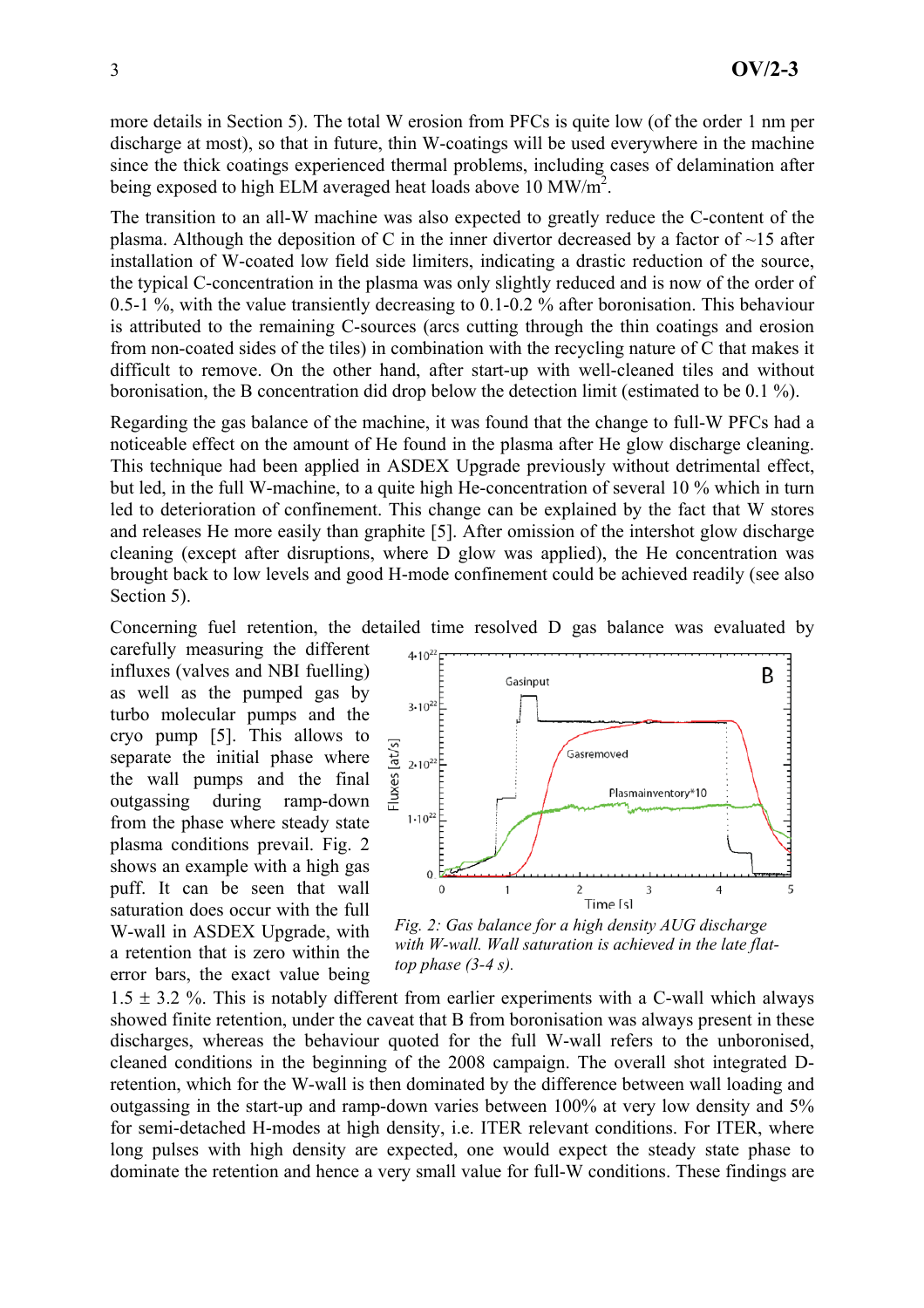backed up by campaign integrated measurements of D retention in special marker tiles which show a pronounced reduction from 2.6% under C-dominated conditions to 0.6 % for the clean W-wall. While the main contribution to this number previously came from remote areas, indicating a role of D bound in a-CH films, now the outer divertor dominates due to direct implantation of D with the plasma flux. In summary, these results support the recent prediction of low T-retention values for ITER in case of a full-W wall [7].

### **3. Transport and fluctuation studies**

While the first-principles understanding of core kinetic profiles has progressed significantly in the last years, this is not true for the pedestal profiles. Yet, they are decisive for determining fusion performance since the pedestal top sets the boundary conditions for stiff temperature profiles. On ASDEX Upgrade, we have therefore continuously upgraded the edge and pedestal diagnostics to achieve the required sub-cm and sub-ms resolution for all kinetic profiles. This included the recent commissioning of a new edge CXRS system for  $v_{tor}$  and  $T_i$ and the use of integrated data analysis, e.g. to infer density profiles form combination of Libeam and DCN/CO<sub>2</sub> interferometry.

Previous studies had found  $\eta_e = L_{ne}/L_{Te}$  in the range 1.5-2.2 in the edge transport barrier [8], with the lower values occurring at highest heating power and low gas fuelling. For the ions, using the new diagnostics capabilities, we evaluate  $\eta_i \approx I$ . Once the H-mode is developed, transport analysis indicates that impurity density and ion temperature profiles can be described using neoclassical transport [9]. This also holds for the time evolution during the ELM cycle; in particular, the strong inward drift of high-Z impurities in between ELMs can be explained by the neoclassical inward pinch in the steep gradient region. This highlights the role of ELMs, which flush this zone from impurities, in regulating the penetration of W into the core plasma (see also section 5). A peculiar feature was found with the high resolution *vtor* measurements: in well-developed H-mode conditions, they show a minimum at the density pedestal top, with an actual increase of  $v_{tor}$  along the radius towards the separatrix [10]. Interpretation of this finding is at present ongoing.

For given slope, the extent of the steep gradient region, the pedestal width, will set the pedestal top value. In improved H-mode, this width is found to increase with heating power, contributing to the improvement of the Hmode enhancement factor compared to the ITER98(y,2) scaling. Consistent with DIII-D and JT-60U, this trend can be described by a scaling  $\Delta_p \sim \beta_{pol,ped}^{1/2}$  (see Fig. 3) [11]. Interestingly, this scaling comes from an increase in pedestal width of *Te*, while the density pedestal width seems unchanged. For the cases with good diagnostic coverage, also the  $T_i$  pedestal width is found to increase with heating power.

Concerning global confinement scalings, experiments on the β-dependence of transport



*Fig. 3: the Te pedestal width scales with*   $\beta_{pol,ped}$ <sup> $1/2$ </sup> in improved H-mode at low  $\delta$ .

showed a decrease of global H-mode confinement with  $\beta^{-0.9}$  [12], consistent with the ITER98(y,2) scaling and in contradiction to a less pronounced scaling  $\beta^{0.1}$  found in a previous series of DIII-D discharges [13]. Further work is required to sort out similarities and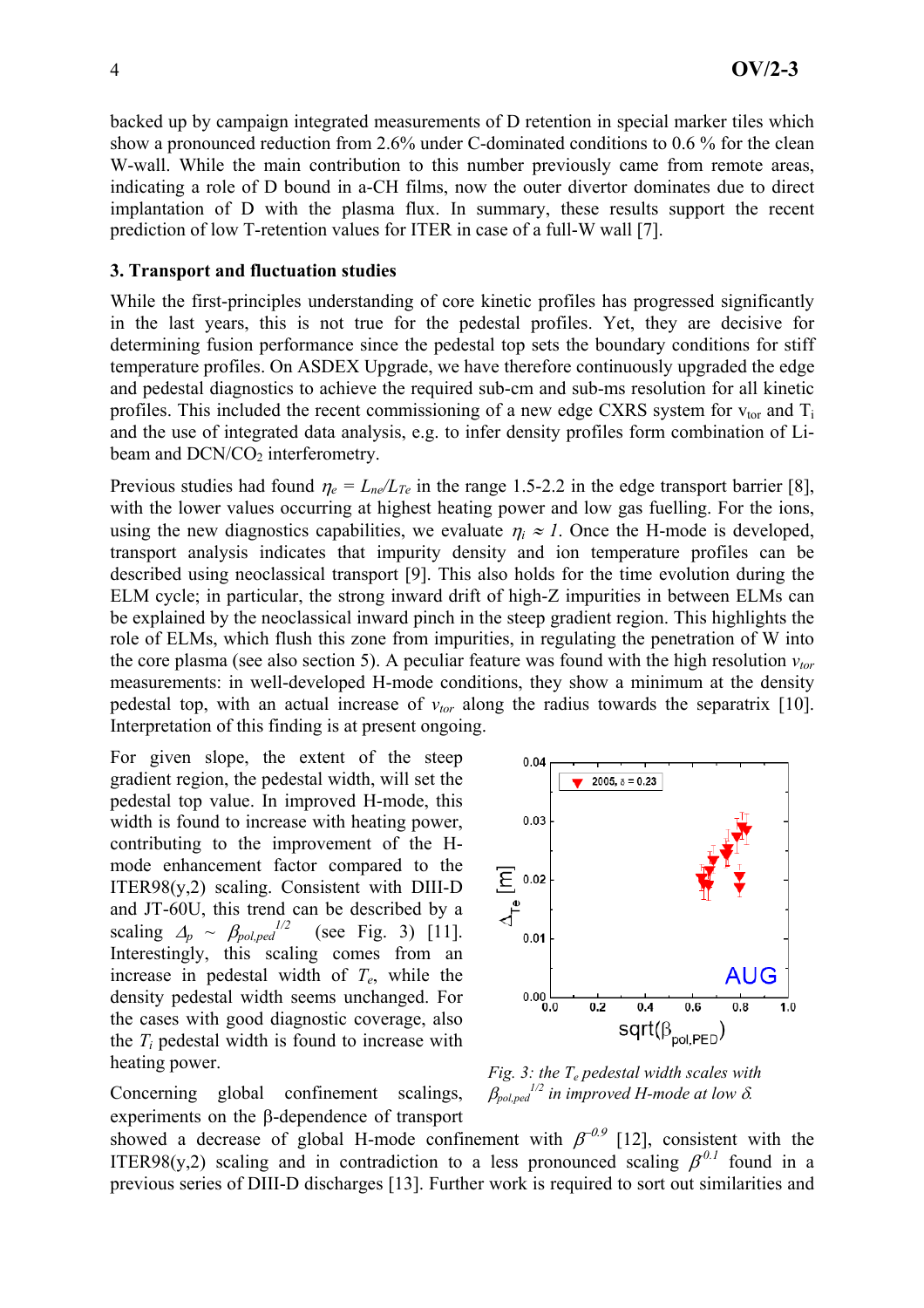differences between these findings, since collisionality and rotation were not the same in the two experiments.

Fluctuation studies using Doppler reflectometry were continued [14]. The k-selectivity of this method allows to obtain k-spectra in a single discharge using a newly designed movable antenna pair. While L-mode spectra show a decrease of the fluctuation power with exponent 3-4, close to results from other devices and not far from an 'inertial regime' 8/3 (Kolmogorov), H-mode spectra taken well inside the pedestal  $(\rho_p = 0.78)$  show a surprisingly large exponent of 7 or more, indicating that at least one of the conditions for the inertial range is violated, such as the self-similarity of the cascade process. The flatter H-mode density profile could of course also lead to a reduced drive so that the dissipative range is already encountered at these values of  $k\rho \gg 1$ , which are much larger than the range expected for the turbulence responsible for anomalous transport from linear calculations  $(k\rho \le 1)$ .

Doppler reflectometry is also used to characterise Geodesic Acoustic Modes (GAMs), which so far have only been observed in OH and L-Mode discharges [14]. Inside the pedestal top radius, the GAM dispersion relation is found to fit well with simple theory predictions for circular plasmas, but outside is has an additional shape and q dependence. The GAM frequency does not change continuously with radius, but rather exhibits radial plateaus of constant frequency, reminiscent of zonal flow behaviour. The GAM amplitude increases with  $\overline{VI}_e$ , i.e. turbulent drive and seems to be determined by the balance between that drive and Landau damping.



*Fig. 4: Density fluctuation spectra obtained by Doppler reflectometry in L- and H-mode.* 

Concerning turbulence in the SOL, we have used a 'filament probe' (array of Langmuir probes and pick-up coils) to characterise the radial and poloidal motion of filaments expelled into the SOL [15]. We find a tendency for the radial velocity to increase with filament density and size, supporting models balancing the charge separation by diamagnetic currents [16]. Comparable radial decay lengths of particle and heat flux as measured by Langmuir probes and thermography demonstrate that the energy loss from the filament in the far SOL is dominated by ion convection with ion energies of  $T_i \approx 30 \div 60eV$  and  $T_i > T_a$ .

#### **4. MHD Instabilities**

Concerning ELMs, the ASDEX Upgrade programme continues to investigate ELM pacing by pellets. Recent studies have addressed the physics of ELM triggering by pellets [17]. We find that all pellet speeds and sizes used so far on ASDEX Upgrade seem to introduce a similar local pressure perturbation on their ablation path. This would mean that even the smallest pellets used so far lead to a saturation of the local perturbation, e.g. by tapping all available energy on a flux surface. We find that this perturbation can reliably trigger a type I ELM at almost any phase of the ELM cycle, indicating a metastability of the ELM during most of its cycle such that it can be triggered by a finite amplitude perturbation. Hence, even much smaller pellets should be able to reliably trigger ELMs. This will be tested in the near future when the existing blower gun has been modified to produce smaller pellets.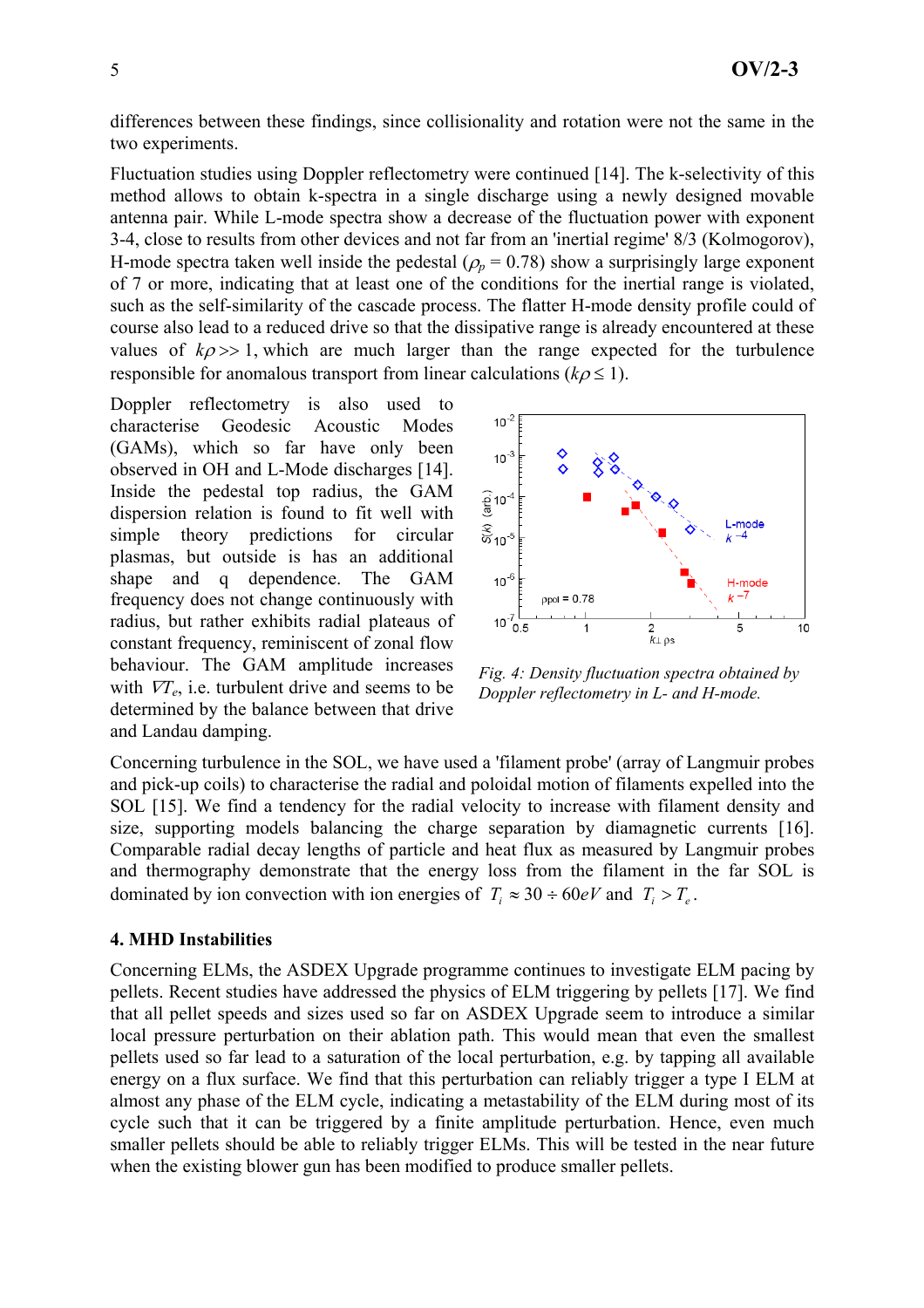ASDEX Upgrade regularly uses a fast gas valve injecting Ne into the plasma when a disruption is approached (as determined from a locked mode detector) to mitigate forces occurring during the concomitant vertical displacement. These studies have been extended to investigate the possibility of achieving very high density in the disruption phase [18]. This will be crucial for ITER to prevent excessive runaway production (in ASDEX Upgrade, runaways are usually not produced during disruptions). Injecting Ne with an optimised valve close to the plasma can initiate the current quench only 2 ms after the trigger and shows fuelling efficiency  $N_e/N_{atom}$  between 20 and 40 %, (30-60% for He), with no signs of degradation up to the highest amount of gas injected so far (several  $10^{22}$  atoms). Line averaged density of up to  $2 \times 10^{21}$  m<sup>-3</sup> has been reached, more than an order of magnitude higher than the plasma density before injection. Modelling with the SOLPS code package indicates that Ne is only singly ionised, such that the total (free plus bound) electron density is roughly an order of magnitude higher. Since for runaway generation, the total electron density must be considered, volume averaged values of  $n_{\text{etot}}$  close to the the 'Rosenbluth' density of  $n_{e,tot} = 4 \times 10^{22}$  m<sup>-3</sup> have been reached with this valve geometry.



*Fig. 5: Delay of a density limit disruption by injecting 0.6 MW ECRH at the q=2 surface (right panel). A transient phase with low MHD activity occurs in which the density can be substantially increased.* 

A scheme for active disruption avoidance was tested using ECRH in high *q95* density limit disruptions [19]. At this  $q_{95}$  value, the disruption sequence begins with the occurrence of a MARFE on closed flux surfaces, destabilising a  $(3,1)$  tearing mode, followed by a  $(2,1)$  that locks and leads to the disruption. Similar to previous findings in FTU, the onset of the (2,1) mode could be delayed by injecting ECRH at the  $q=2$  surface. If the ECRH is well aligned with *q*=2, a phase in which the density can be raised above the Greenwald limit is obtained. In this phase, the (2,1) mode attains a saturated low level before it ultimately grows rapidly and leads to disruptive termination. This is shown in Fig. 5. Further experiments will have to show if stable operation is possible at a higher density using this scheme (the gas puff was programmed to a high feed forward value in this series of experiments). Another purpose could be to use the delay time of the explosive (2,1) growth for corrective measures such as closing the gas puff or increasing the total heating power to recover the discharge.

A recent development at ASDEX Upgrade is the investigation of a possible role of stochastisation in fast MHD phenomena by using a fast mapping procedure to obtain Poincare plots in situations where multiple modes are present [20]. It is found that the experimentally determined level of  $(2,2)$  and  $(3,3)$  harmonics of the  $(1,1)$  mode observed before a sawtooth crash can induce significant stochstisation if the q profile inside  $q=1$  drops low enough to offer sufficient resonant surfaces for interaction. This also offers an explanation for the observation that often, sawtooth crashes in ASDEX Upgrade show incomplete reconnection with a  $(1,1)$  postcursor remaining. Similarly, using the experimentally observed amplitudes of ideal (4,3) and neoclassical tearing (3,2) modes during a FIR-NTM crash, stochastisation is likely to play a role in the fast redistribution of temperature and the reconnection reducing the (3,2) NTM amplitude.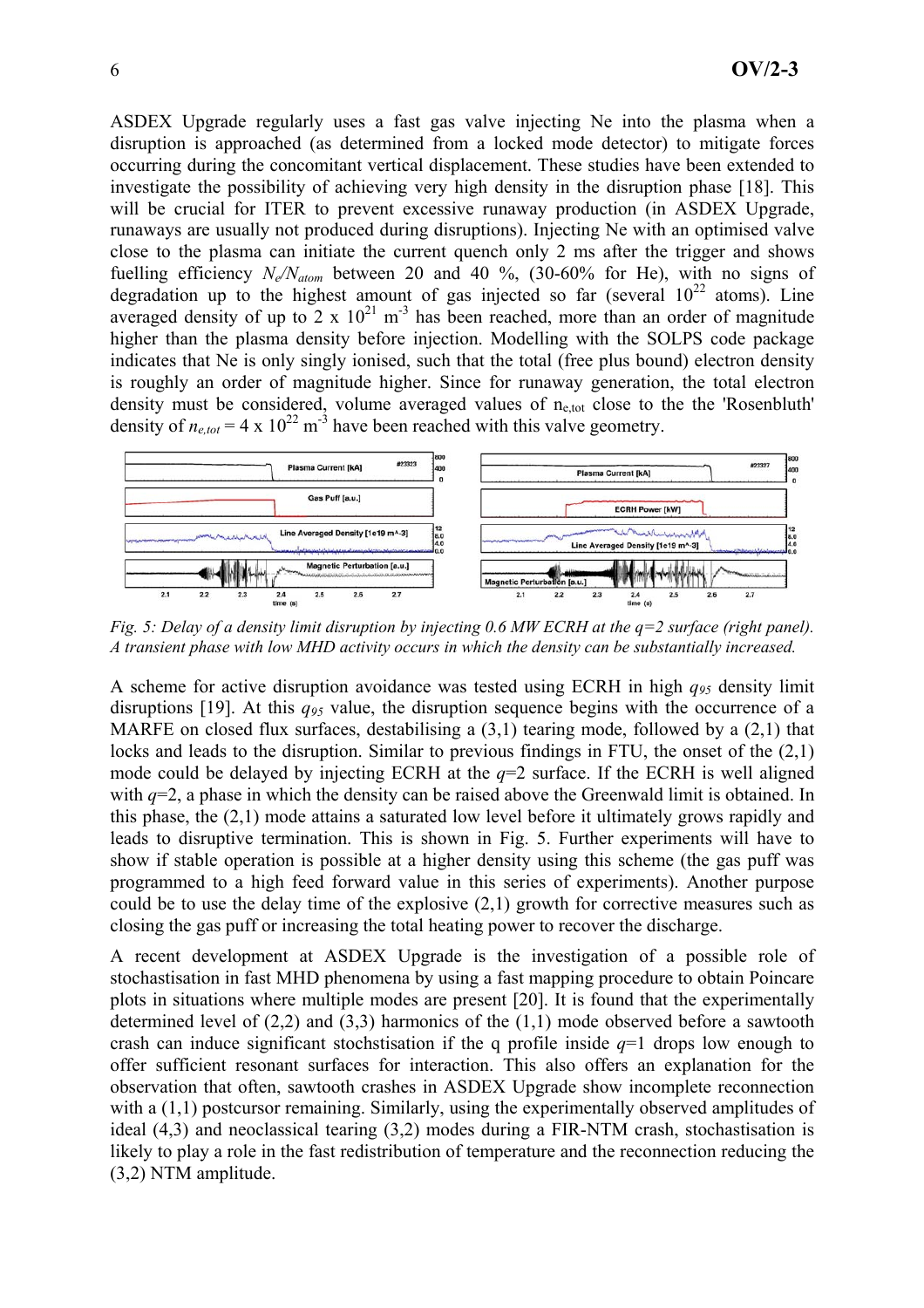The studies of the interaction between fast ions and MHD modes using a fast ion loss probe (scintillator in a magnetic spectrometer) with high  $(\sim 1 \text{ MHz})$  temporal resolution revealed a variety of new results [21]. From the temporal behaviour during NBI modulation, it was found that fast NBI particle losses due to NTMs occur on two timescales, namely the transit time of fast ions on drift islands intersecting

the wall  $(~ 10 \text{ \mu s})$  and a component due to stochastic diffusion in the presence of overlapping drift islands ( $\sim$  several ms). ICRH generated fast ions can be ejected due to a resonance between the rotating mode and the trapped particle orbit *n*ω*prec-p*ω*bounce-*ω<*mode=0* (with  $\omega_{mode} \ll \omega_{bounce}$ ,  $\omega_{prec}$  for NTMs) [22].

Fast particle driven modes and their interaction with the fast ion population have been studied as well. Fig. 6 shows an example of a TAE induced particle loss where the resonant character of the loss can be clearly seen by the frequency match between losses and modes. In this figure, also a non-Alfvenic (i.e. the frequency variation does not correspond to a density variation) fast particle driven mode is seen in trace c). The dispersion relation of this mode is reasonably well described by the BAE formula which involves the sound speed due to the compressional character of the mode [23]. Due to its central location, this mode with mode numbers (4,4) is hardly seen on the magnetics diagnostic, but it enhances the fast particle losses by redistributing fast particles from the centre to half radius where they are then lost through the TAEs.





*Fig. 6: Fast particle losses due to modes driven by energetic particles: magnetic perturbation spectra a) and fast ion loss detector spectra c) show the same frequencies. The phase relation between them is shown in b) for a TAE.* 

A main aim of the W programme in ASDEX Upgrade is to study the compatibility of ITER operation scenarios with the full W-wall. Hence, the machine was operated for most of the 2 years without boronisation to investigate plasma operation with essentially uncovered Wsurfaces. After adaptation of the glow discharge conditioning procedure as described in Section 2, stationary H-mode discharges at the ITER target  $(H=1, \beta_N = 2)$  in the density range  $0.6 \le n/n_{GW} \le 0.8$  were readily achieved [24]. The upper limit in this density range comes from the low triangularity values that were used, due to the restrictions in power imposed by the temporary loss of one of three flywheel generators in 2006 (this generator will be back in operation in 2009). The lower limit comes from the operational necessity to always apply a finite gas puff level during the whole discharge in the full-W ASDEX Upgrade. This is mainly needed to ensure a high enough ELM frequency of at least  $\sim$  50 Hz to prevent a too high influx of W in between ELMs. Since on the other hand, higher gas puff and ELM frequency tend to deteriorate confinement, the level of gas puff applied is an optimisation parameter in the present conditions.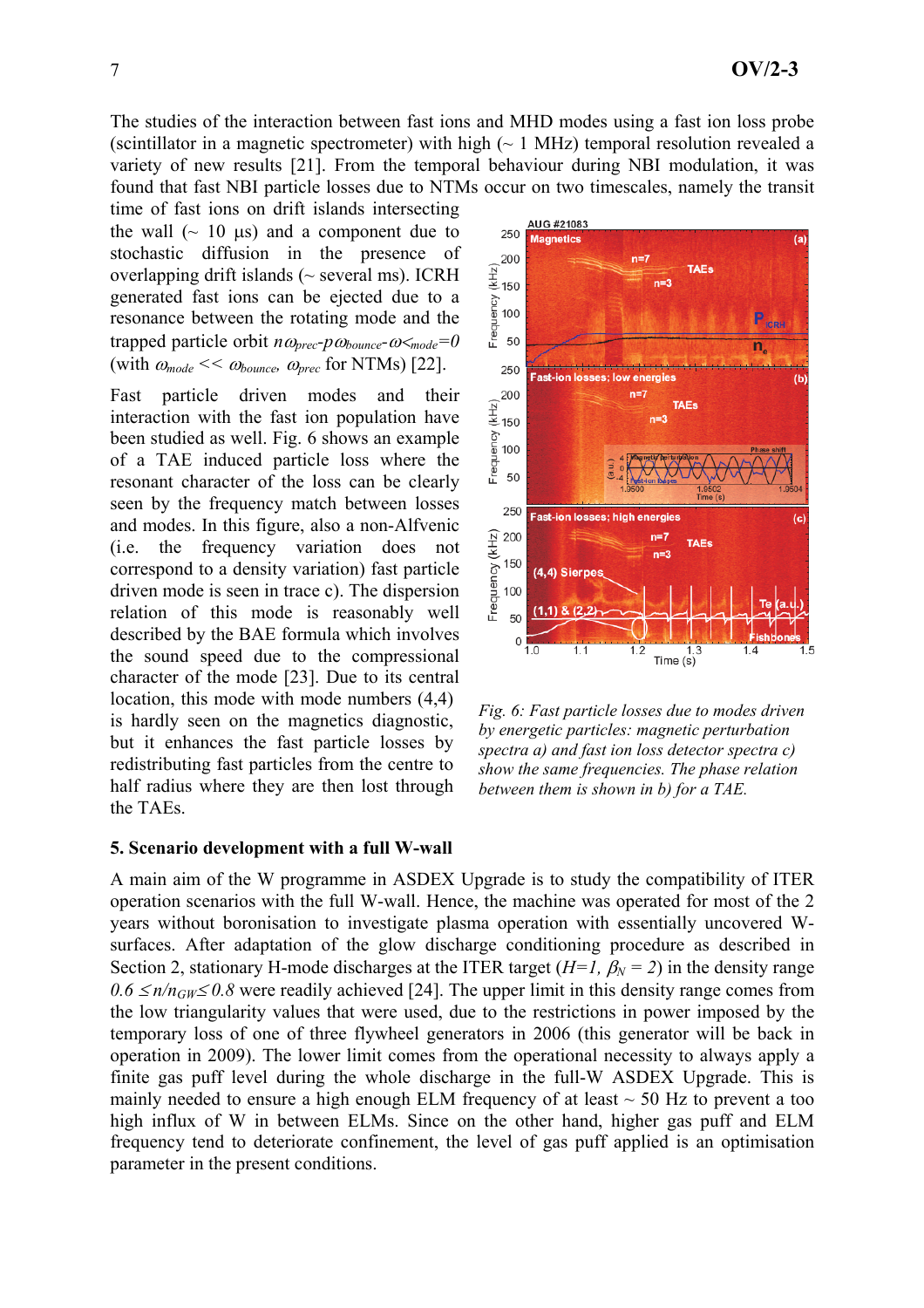An example is shown in Fig. 7, where the gas puff level has been varied, showing that the lowest ELM frequency has the highest confinement, but also the (in this case) still tolerable highest W concentration. Since also total heating power raises the ELM frequency, the level of gas puff can actually be decreased at higher NBI power, proving that transport across the ELM affected area and not the source from the PFCs is crucial for impurity accumulation.



Another operational requirement imposed by the W-wall is that in most discharges, central heating to avoid central accumulation of W is needed. As reported before [25], ECRH has proven to be very effective in providing this central heating. We found that central deposition within  $\rho$  < 0.2 is essential to completely suppress accumulation. This behaviour has been modelled by taking into account the neoclassical inward pinch for W and the anomalous outward diffusion that is increased by the ECRH. Scaling this modelling to the *Q*=10 scenario in ITER, central  $\alpha$ -heating should be sufficient to prevent accumulation of W [26].

A third constraint comes from the power handling capability of the W-coated divertor tiles which do not allow exposure to average heat fluxes above 10 MW/m2 . After boronisation of the machine in 2008, the intrinsic impurity level (especially O) was reduced to such a low value that divertor radiation was not sufficient to limit the heat flux below this value even at 7.5 MW of NBI power with low density, a situation that had not been encountered in the C-machine. This led to tile damage and we will have to implement radiative cooling and pellet pacing to extend the operational space; a regime mandatory for any C-free reactor operation. On the other hand, after boronisation, the higher power across the separatrix meaning a higher ELM frequency, and the lower W-influx from the main chamber walls allowed to run stable discharges with zero gas puff; this was not possible without boronisation so far. Also, ICRH could be applied much more successfully with the



*Fig. 8: Dataset of improved H-mode*  discharges  $(I_p = 1 MA, PNBI=10-14$ *MW, δ* < 0.32) before (2003-20060 *and after (2008) the transition to full W wall.* 

reduced O-concentration after boronisation, even under conditions when the initial boron layer covering the ICRH antenna limiters was already removed by high power operation [4]. This is consistent with the assessment that low-Z impurities accelerated in the rectified sheath potential dominate the sputtering of W from the antenna limiters.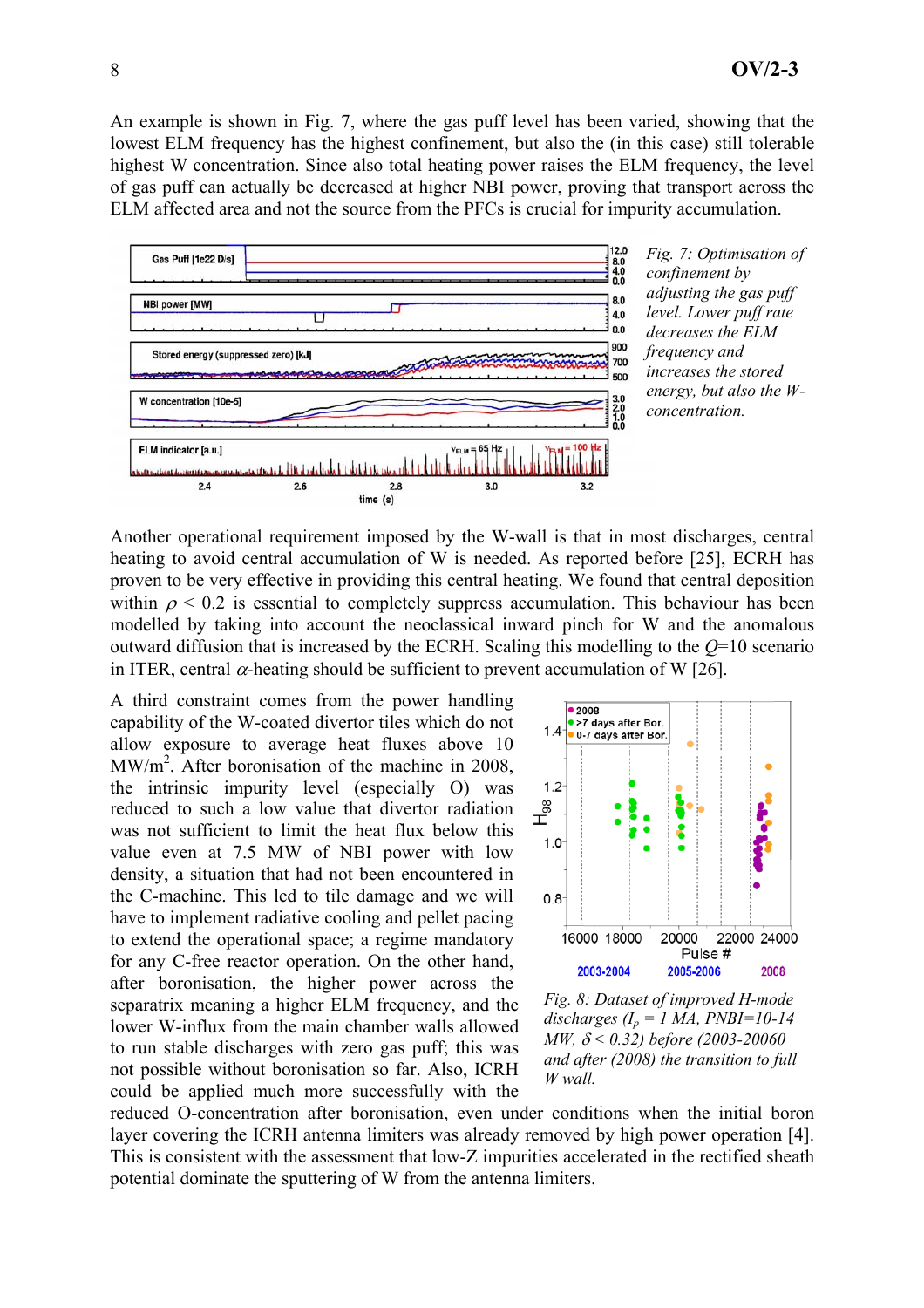Concerning Advanced Operation, improved H-mode conditions could be accessed in stable operation even without boronisation, with the H-factor clearly exceeding 1 at lower gas puff. After boronisation and with zero gas puff, the confinement was back to the highest values obtained in the C-device at that triangularity. Fig. 8 shows this for a set of improved H-mode discharges collected from the experimental campagins in the years 2003-2008. We note here that using ctr-ECCD in low density discharges without NBI, ITBs in the electron temperature, with central value  $T_e \sim 20 \text{ keV}$ , were readily achieved as in previous campaigns.

### **6. Specific studies adressing the first ITER operational phase**

In 2008, a series of experiments was carried out after the ITER central team had pointed out some specific open questions concerning the first ITER operational phase, namely the start-up with low loop voltage and control of  $l_i$  as well as confinement and L-H mode threshold in H and He, the working gases foreseen for the non-nuclear ITER operation phase. These questions were addressed in an international effort, coordinated by the ITPA topical groups. This section summarises the experimental results in these areas obtained from ASDEX Upgrade; an overview of the joint experimental effort is given in [27].

Concerning start-up, ASDEX Upgrade was operated without additional resistors in the OH circuit, resulting in loop voltage values as low as 0.25 V/m (0.8 V/m with additional resistor, ITER foresees 0.33 V/m for start-up). Even at this lowest value of loop voltage, reliable breakdown and current ramp up was demonstrated using ECRH preionisation both with X2 and O1 mode. The O1 scenario was performed at 3.1 T and 105 GHz, putting the resonance on the HFS, equivalent to the use of the main heating gyrotron at 170 GHz and full field in ITER and showed very reliable start-up. Basically, the preionised plasma



*Fig. 9: Variation of the li value in flattop by using different heating schemes during ramp-up. The ITER target range is indicated in blue.* 

could be ramped up in current linearly with the transformer, with the ramp rate just depending on the loop voltage. This also allowed some variation in *li*. More control over *li* was achieved using additional heating in the ramp-up phase, with L-modes achieving lower  $l_i$  values than pure ohmic at the end of the flat-top and H-mode transition in the ramp-up phase leading to a further reduction in *l<sub>i</sub>*. Fig. 9 shows different conditions obtained at constant current ramp rate but different heating powers, indicating that a variation over the ITER target range (0.7-1.0) is possible in this scenario.

For its first operation phase, ITER cannot use D as working gas since the neutrons generated would make manned access difficult or impossible after relatively short operation time. Operation in H, on the other hand, may not allow to access the H-mode because the power threshold  $P_{thr}$  is higher by about a factor of 2 than in D. Hence, there has been increasing interest in confinement and threshold of He plasmas [28]. A dedicated series of experiments in ASDEX Upgrade was done to address this subject, using NBI (injecting D or H) and ECRH (to access low densities). Confinement follows the global  $I_p$  and  $P$  scaling predicted by ITER98 $(p,y)$ , but the absolute value is reduced by a factor of 0.7 with respect to the values obtained in D. This is still about 20% higher than for pure H operation. The reduction is partly caused by the lower ion density, but also by a degradation of the pedestal. Interestingly,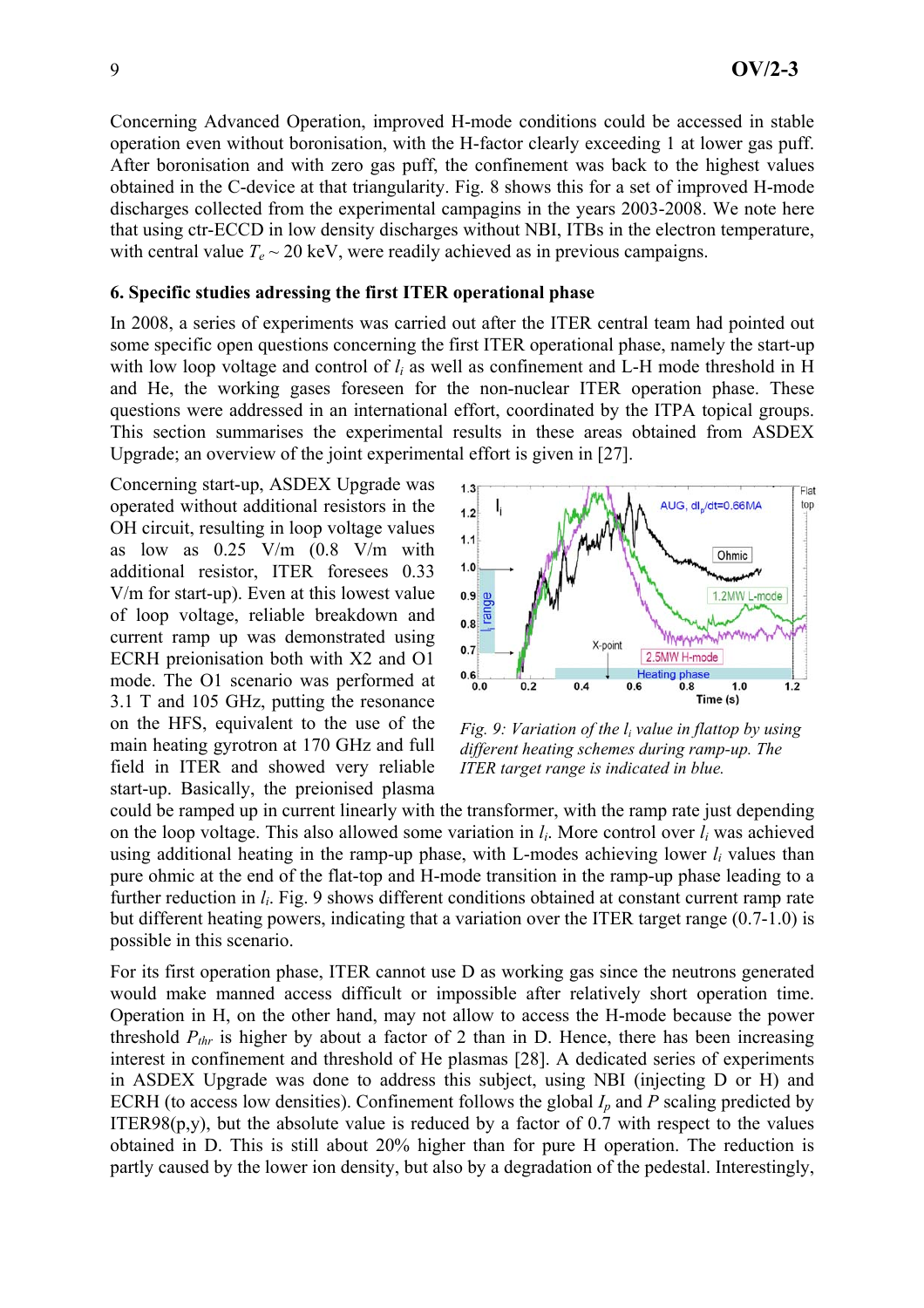*P<sub>thr</sub>* is very similar to the values obtained for D, and hence a factor of  $\sim$  2 lower than in H. This is shown for a density scan at constant magnetic field in Fig. 10, where one can also see that no difference exists between the values obtained with D-NBI, H-NBI and ECRH. We note that the minimum in  $P_{thr}$  that has been found before in H and D also occurs in He at roughly the same value. These findings suggest that He would be a well suited working gas for the initial ITER operational phase to access the H-mode, which is required for integrated commissioning.

### **7. Hardware Extensions**

A number of hardware enhancements to

ASDEX Upgrade are under way to address open questions concerning the detailed ITER design or its operation. The ECRH enhancement to 6(4) MW at 2(10) s is progressing, but the envisaged multi-frequency gyrotrons are still awaiting the final solution for the window problem. Meanwhile, 2-frequency gyrotrons (105/140 GHz) using a single resonant window have been operated on ASDEX Upgrade successfully [29]. The fast steerable launcher has been commissioned and experiments concerning feedback control of the deposition will be started in 2009.

The installation of 24 in-vessel coils (3 sets of 8 coils in toroidal direction, see Fig. 11) is under way, with the first set of 8 coils to be installed in 2009 [30]. This design is very similar to the one presently foreseen for installation on ITER  $(3 \times 9)$  coils in roughly the same poloidal location). The coils will allow experiments on ELM suppression using up to n=4 static fields, assessing how localised in radius the perturbation can be (present experiments do not exceed n=3). After installation of power supplies powering individual sets of coils, studies of the interaction of rotating helical fields with MHD modes will be possible. In a later stage, it is planned to install in addition a conducting shell in



ASDEX Upgrade to allow the use of the in-vessel coils for RWM stabilisation experiments.

As described above, ICRH operation is at present not fully compatible with high power operation in the presence of the fully W-covered first wall due to the prohibitive influx of W from the limiters. Analysis shows that the rectified sheath potential that accelerates impurities to create this influx could be reduced by using a 4-strap antenna, flush mounted in the wall [4]. This should greatly reduce the shielding currents in the antenna casing ('box currents') that have been identified as a main contributor to the sheath potential. Such an antenna concept can be stepwise tested in ASDEX Upgrade to solve the problem of compatibility of ICRH with high-*Z* wall.

Further experimental work on scenario development will clearly need feedback control of the current profile. While such a control is being implemented in real-time at present on ASDEX Upgrade, the existing actuators are limited and hence a conceptual study for an LHCD system



*Fig. 10: comparison of the power threshold for the L-H transition in He (red) and D (black) using different heating schemes.*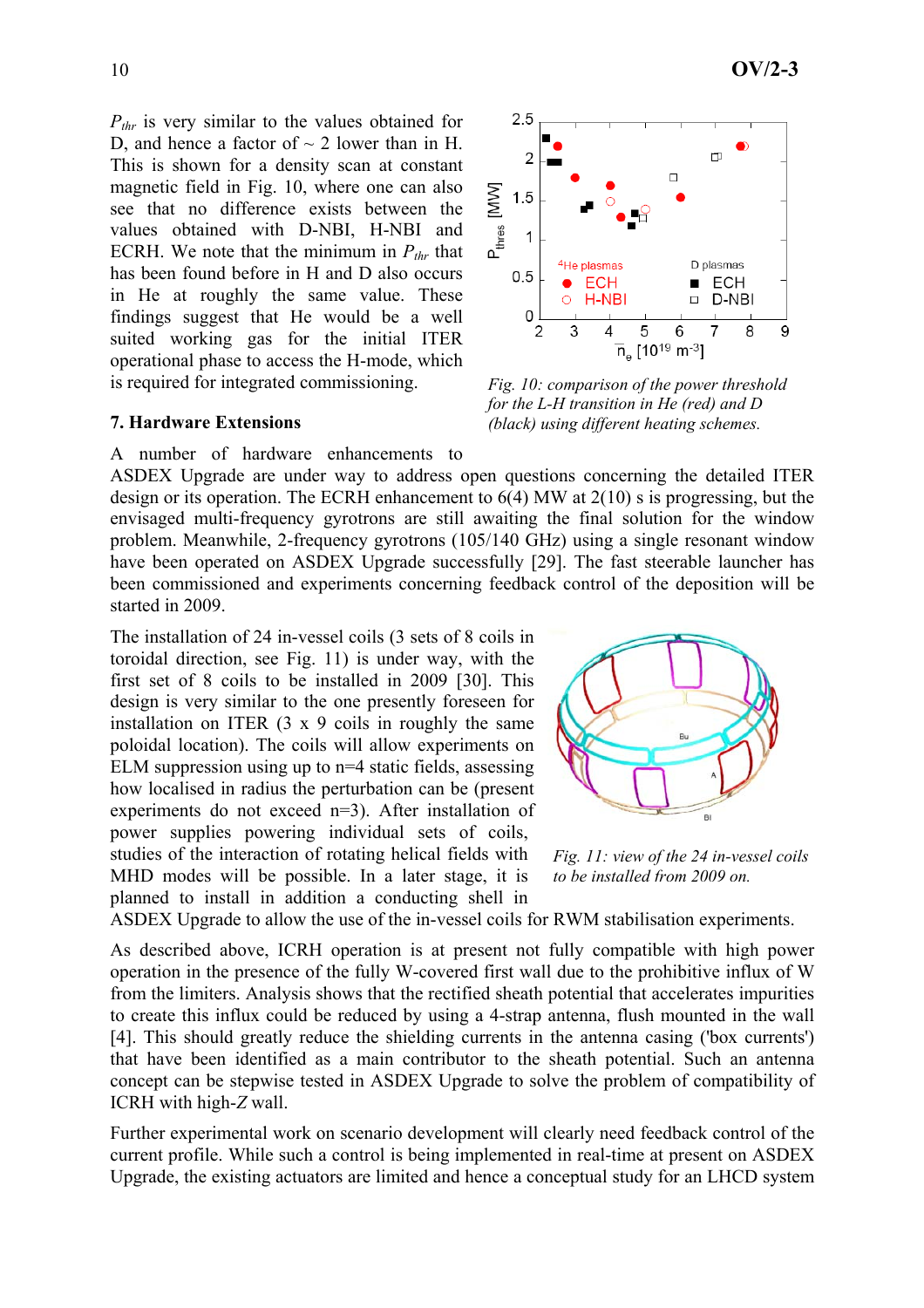on ASDEX Upgrade has been undertaken by CEA Cadarache. It is found that a system launching 4 MW of 3.7 GHz waves through a PAM grill with  $n_{\parallel}$  = 2.5 could drive around half of the total plasma current in improved H-mode or ITB scenarios, allowing completely noninductive operation to be assessed. Such a system could be installed in the future to greatly enhance the capabilities of ASDEX Upgrade in the area of steady-state tokamak research.

# **8. Summary and Conclusions**

The operation of ASDEX Upgrade with the fully W-covered wall in 2007 and 2008 has shown that it is possible to access both stationary H-modes at the ITER target values and improved H-modes with H up to 1.2 without boronisation. Operational recipes had to be adjusted with the full W-wall to take into account the new boundary conditions. These are 1) a high enough ELM frequency to prevent too strong W-influx across the ELM affected zone, achieved by gas puff or high heating power; 2) a high enough central heating to prevent accumulation of W in the centre of the discharge, achieved by ECRH and 3) a low enough power density  $\leq 10$  MW/m<sup>2</sup> arriving at the target plates. In the absence of divertor radiation by C and O, such as after a boronisation, condition 3) requires use of impurity seeding and pellet pacing to make use of the full heating power installed at ASDEX Upgrade. We note that all three boundary conditions will apply to ITER as well. Without boronisation, ICRH operation leads to a high influx of W from the antenna limiters due to sputtering by light impurities accelerated in the rectified sheath potential developing in front of the antenna. D retention has been reduced with the transition to full W-wall and with high gas puff, stationary operation with saturated wall is found. Due to this initial success, the future ASDEX Upgrade programme will keep the full W-coverage and continue to investigate the compatibility with ITER scenarios, also in view of the installation of a full-metal wall in JET in 2009/2010.

Concerning confinement, a characterisation of the pedestal with high temporal and spatial resolution using newly commissioned diagnostics shows that impurity ion transport across the pedestal is neoclassical, explaining the strong inward pinch of high-Z impurities in between ELMs. In improved H-mode, the width of the temperature pedestal increases with heating power, consistent with a  $\beta_{pol,ped}$ <sup>1/2</sup> scaling found for  $\Delta_{Te}$ . Density fluctuation spectra in Hmode show a surprisingly steep decay at high  $k\rho \gg 1$ , with exponents of order 7 and above.

Disruption mitigation experiments using massive Ne injection using an optimised valve geometry have reached volume averaged values of the total (free plus bound) electron density close to those required for Runaway suppression in ITER. ECRH at the  $q=2$  surface was successfully applied to delay density limit disruptions. The characterisation of fast particle losses due to MHD has shown the importance of different loss mechanisms for NTMs, TAEs and BAEs.

Specific studies addressing the first ITER operational phase show that O1 ECRH at the HFS using the gyrotrons for main heating assists reliable low-voltage breakdown. During the ramp-up, additional heating can be used to vary the *li* value to fit within the ITER range at the beginning of the flattop. Confinement and power threshold in He are more favourable than in H, suggesting that He operation could allow to assess H-mode operation in the non-nuclear phase of ITER operation.

The ASDEX Upgrade programme will continue to address open questions concerning ITER design and operation. To that end several hardware enhancements are under way (ECRH upgrade, internal coils and conducting shell) or under consideration (LHCD with PAM